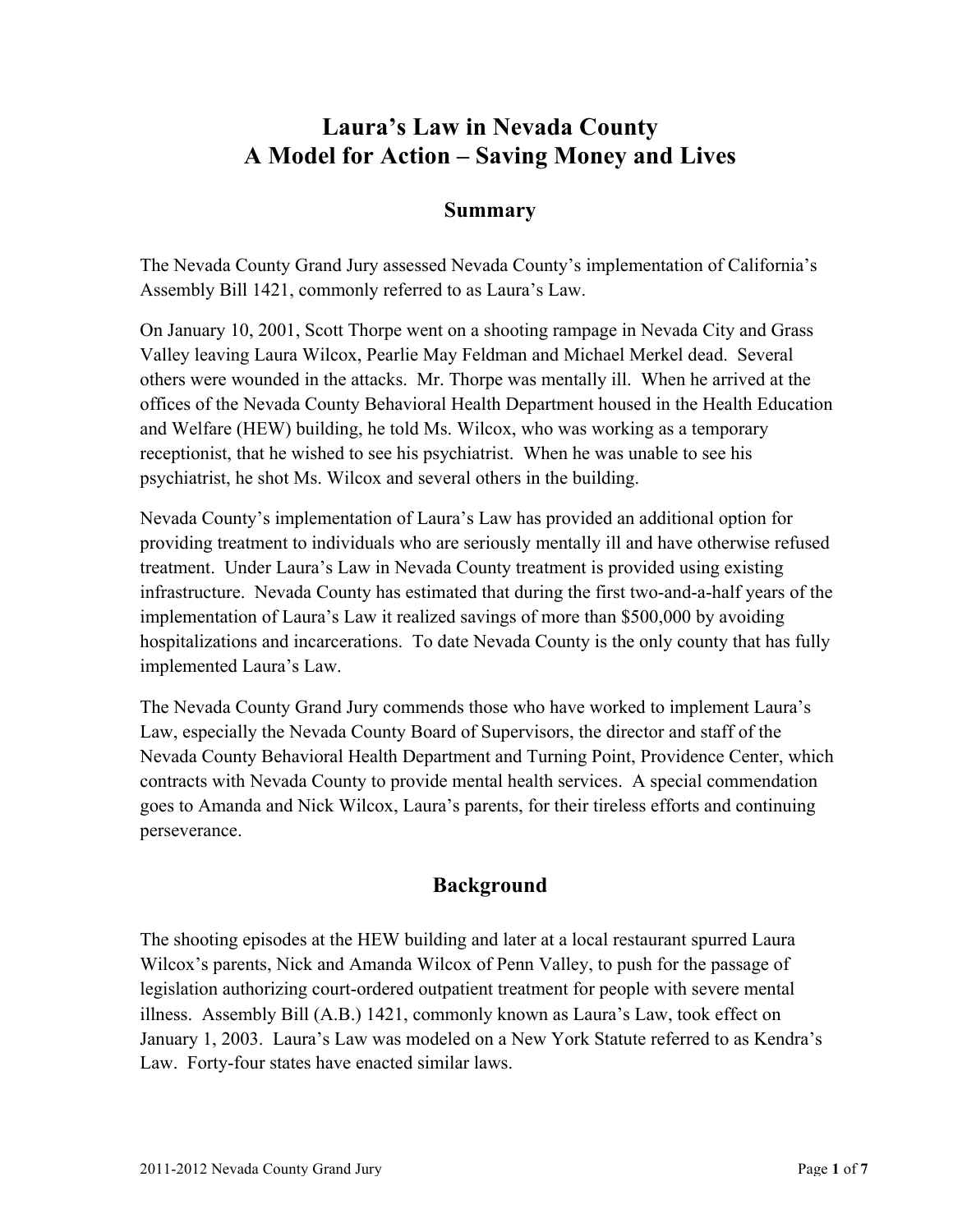Laura's Law permits counties to provide the option of court-ordered outpatient treatment described as Assisted Outpatient Treatment (AOT) for individuals with serious mental illness when a court finds that the individual's (1) recent history of hospitalization or violent behavior, and (2) noncompliance with a voluntary treatment plan indicates that the individual is or is likely to become dangerous or gravely disabled without AOT.

This option may provide treatment to individuals who have previously refused treatment and who may be a danger to themselves or others, but do not meet the criteria for emergency involuntary hospitalization. It also permits family members, caregivers and others to seek the assistance of the county and the court in providing treatment to their loved ones.

Laura's Law does not include funding for its implementation. In May 2007, the California Department of Mental Health confirmed that Nevada County may use funds from the Mental Health Services Act (Proposition 63) to implement Laura's Law. In April 2008, the Nevada County Board of Supervisors approved implementation of Laura's Law.

The Nevada County Behavioral Health Department began providing services under Laura's Law in April 2008. As of December 31, 2010

- thirty-seven individuals have been referred and evaluated,
- twenty-two individuals have agreed to accept treatment without a court order,
- eleven have received treatment under court orders, and
- four did not accept treatment.

## **Reason for Investigation**

As part of its oversight function, the Nevada County Grand Jury (Jury) chose to assess and report on the implementation of Laura's Law in Nevada County.

## **Procedures Followed**

To gain perspective on the implementation and effectiveness of Laura's Law the Jury interviewed

- Michael Heggarty, Director, Nevada County Behavioral Health Department,
- Nick and Amanda Wilcox, parents of Laura Wilcox,
- Carol Stanchfield, Director, Turning Point, Providence Center,
- Lynn Cameron, Counselor, Turning Point, Providence Center,
- The Honorable Thomas M. Anderson, Presiding Judge, Nevada County Superior Court,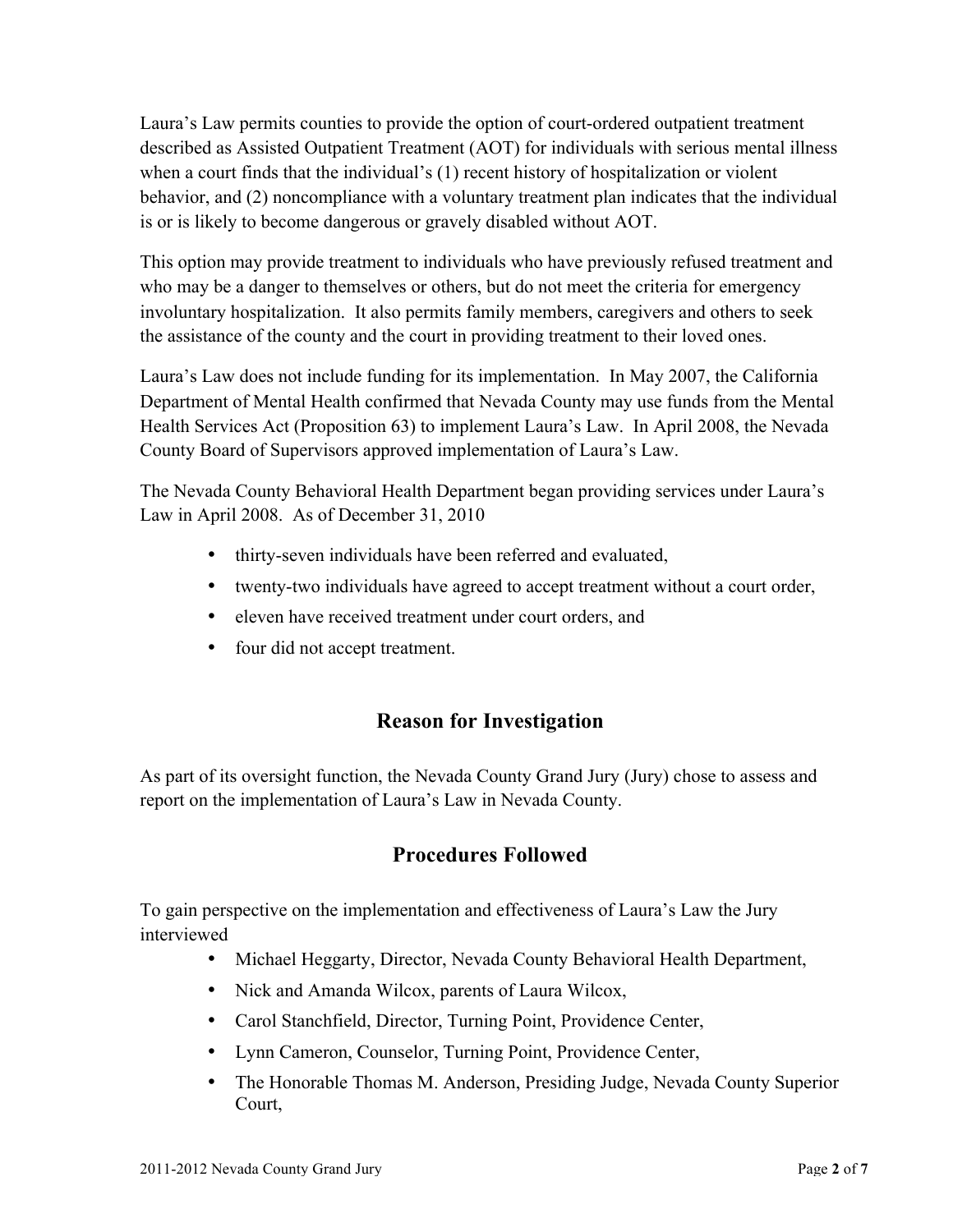• Keith Royal, Nevada County Sheriff.

The Jury also reviewed the following:

- A.B. 1421 (Laura's Law);
- Materials regarding Assertive Community Treatment (ACT);
- Materials concerning Assisted Outpatient Treatment (AOT);
- Relevant portions of, and materials regarding, the Mental Health Services Act (MHSA);
- Materials regarding Kendra's Law (the New York statute that was one of the models for Laura's Law).

The Jury visited the offices of Turning Point, Providence Center (Turning Point).

#### **Facts**

- **F.A.1.** Many individuals with serious mental illnesses are not aware of their disorders and do not recognize that they are ill or might benefit from treatment.
- **F.A.2.** AOT is court-ordered intensive outpatient treatment for a seriously mentally ill individual when a court finds that the individual's (1) recent history of hospitalization or violent behavior, and (2) noncompliance with a voluntary treatment plan indicates that the individual is, or is likely to become, dangerous or gravely disabled without AOT.
- **F.A.3.** Under Laura's Law a petition for an order authorizing AOT may be filed by the county mental health director or his designee. In Nevada County the Director of Behavioral Health may file such a petition.
- **F.A.4.** Under Laura's Law a request may be made to Nevada County's Department of Behavioral Health for the filing of a petition concerning an individual by, among others, (1) any person eighteen years of age or older with whom such individual resides, or (2) any person who is the parent, spouse, or sibling or child eighteen years of age or older of such individual.
- **F.A.5.** Laura's Law does not provide funding for its implementation.
- **F.A.6.** In May 2007 the California Department of Mental Health confirmed that Nevada County may use funds from the Mental Health Services Act (Proposition 63) to implement Laura's Law.
- **F.A.7.** In April 2008 the Nevada County Board of Supervisors approved implementation of Laura's Law.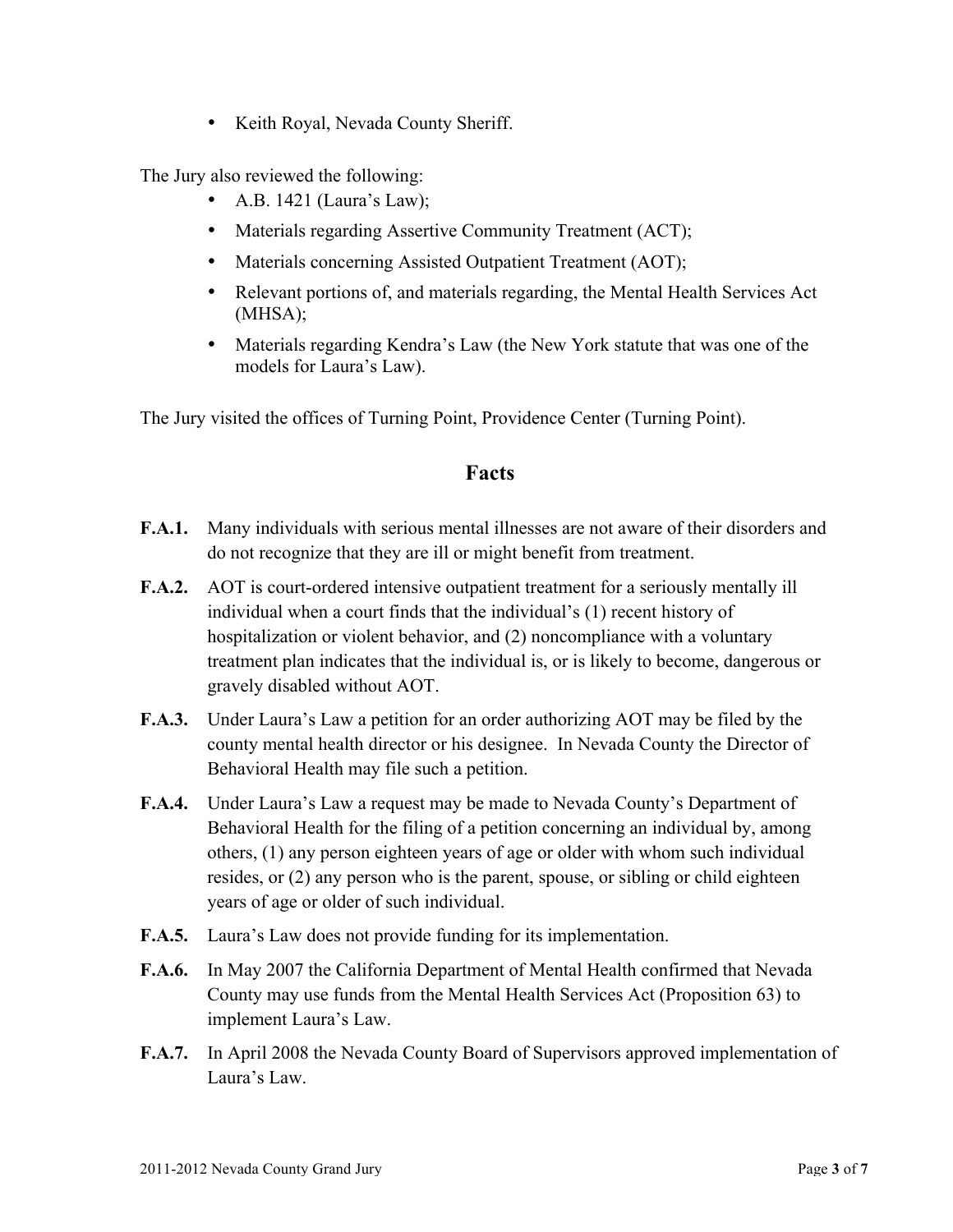- **F.A.8.** The Nevada County Behavioral Health Department began providing services under Laura's Law in April 2008.
- **F.A.9.** Turning Point is a nonprofit organization that provides evidence-based ACT, which uses a client-centered, recovery-oriented and multidisciplinary approach to provide comprehensive services to individuals and their families.
- **F.A.10.** Nevada County's Department of Behavioral Heath contracts with Turning Point.
- **F.A.11.** Turning Point provides intensive outpatient services 24 hours a day, seven days a week at a clinician-to-client ratio of one to ten.
- **F.A.12.** Turning Point service plans are highly individualized and include concrete goals. Clients are encouraged to be actively involved in their treatment to build their sense of self-worth and independence.
- **F.A.13.** The services provided by Turning Point include psychotherapy, medication management, crisis intervention, nursing, substance abuse counseling and support for housing, benefits, education and employment.
- **F.A.14.** Treatment under Laura's Law is voluntary although it is provided under a courtorder or a court-sanctioned settlement agreement.
- **F.A.15.** The Turning Point facility is a welcoming and supportive environment provided in an open, unlocked setting.
- **F.A.16.** Since the implementation of Laura's Law in Nevada County, the majority of the individuals who have been referred and evaluated have received treatment without a court order. As of December 31, 2011, of the thirty-seven individuals who have been referred and evaluated, court orders have been entered for eleven and twentytwo have entered into settlement agreements.
- **F.A.17.** The Nevada County Behavioral Health Department has calculated savings of over \$500,000 for the first 2.64 years of implementation (see Attachment). This analysis indicates that for each dollar Nevada County "invested" in providing services under Laura's Law it saved \$1.81.
- **F.A.18.** Research has confirmed that AOT may be successful in treating severe and persistent mental illness. In addition to Nevada County's experience, reviews of New York's Kendra's Law, during the first five years after adoption, found there was
	- an increase in engagement of services,
	- an increase in adherence to prescribed medications,
	- a reduction in hospitalizations,
	- a decrease in homelessness.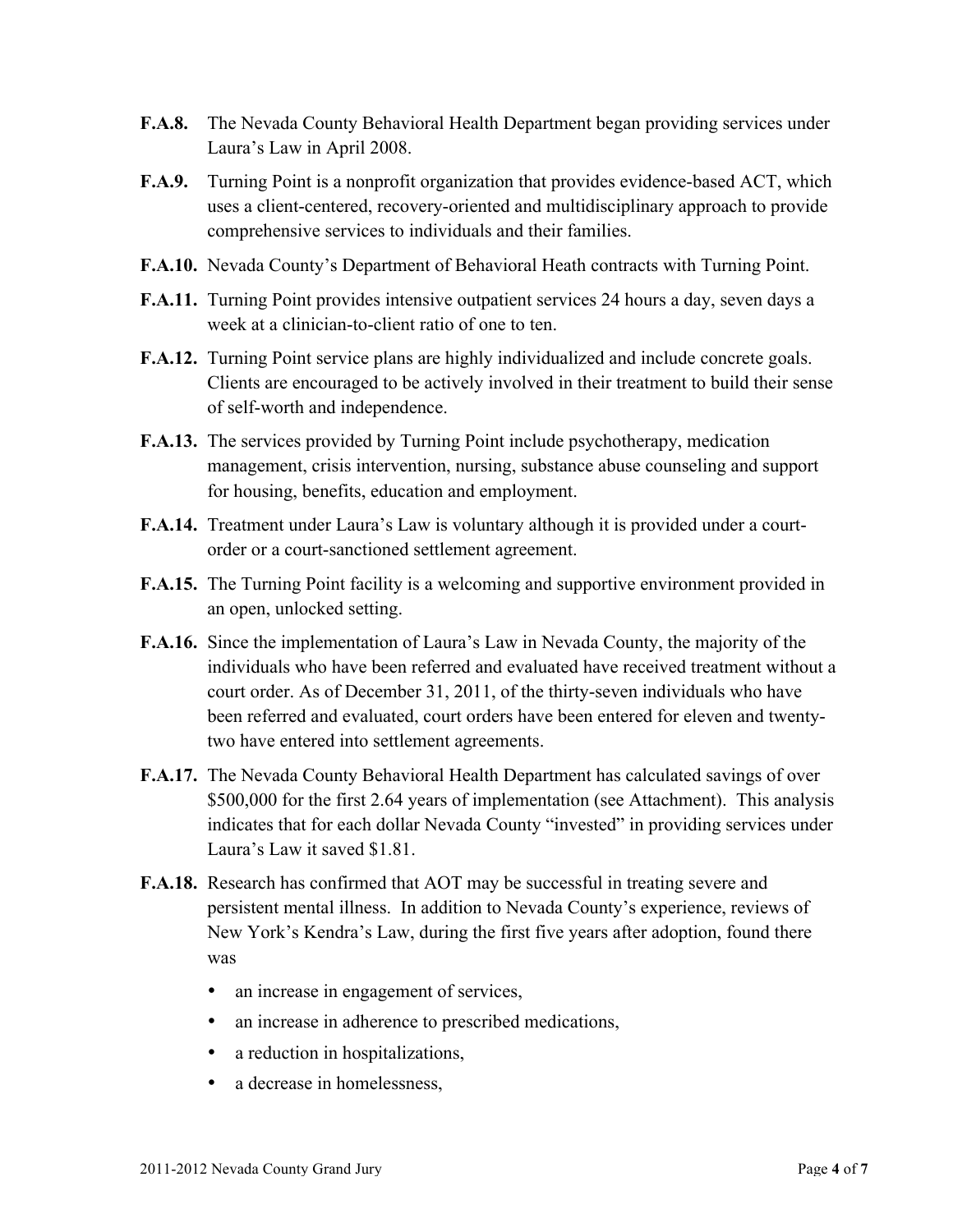- a decrease in arrests and incarcerations.
- **F.A.19.** Laura's Law is currently subject to a sunset date of January 1, 2013.
- **F.A.20.** California's AB 1569 would extend the sunset date to January 1, 2019.
- **F.A.21.** On April 10, 2012, the Nevada County Board of Supervisors adopted a resolution supporting AB 1569.

#### **Findings**

- **F.I.1.** As a result of the implementation of Laura's Law, Nevada County has realized substantial savings since hospitalizations and incarcerations for individuals receiving treatment under Laura's Law have been reduced.
- **F.I.2.** Implementation of Laura's Law has enabled family members and caregivers of seriously mentally ill individuals to request treatment for their loved ones.
- **F.I.3.** Since many severely mentally ill individuals do not believe they will benefit from treatment, they do not readily seek or accept treatment.
- **F.I.4.** Many individuals assent to a court-sanctioned settlement agreement when faced with a court hearing.
- **F.I.5.** Laura's Law has allowed Nevada County to provide ACT in an environment that encourages and enables individuals receiving treatment to live and work independently in the community.
- **F.I.6.** Laura's Law has allowed Nevada County to provide AOT as a treatment option that may be utilized before the condition of a seriously mentally ill individual deteriorates to the point where the criteria for emergency involuntary hospitalization are met.

#### **Recommendations**

- **R.1.** The Jury commends those who have worked to implement Laura's Law, especially the Nevada County Board of Supervisors, the Directors and staff of the Nevada County Behavioral Health Department and of Turning Point, Providence Center.
- **R.2.** The Jury recommends that Nevada County continue to serve as a model for other California counties.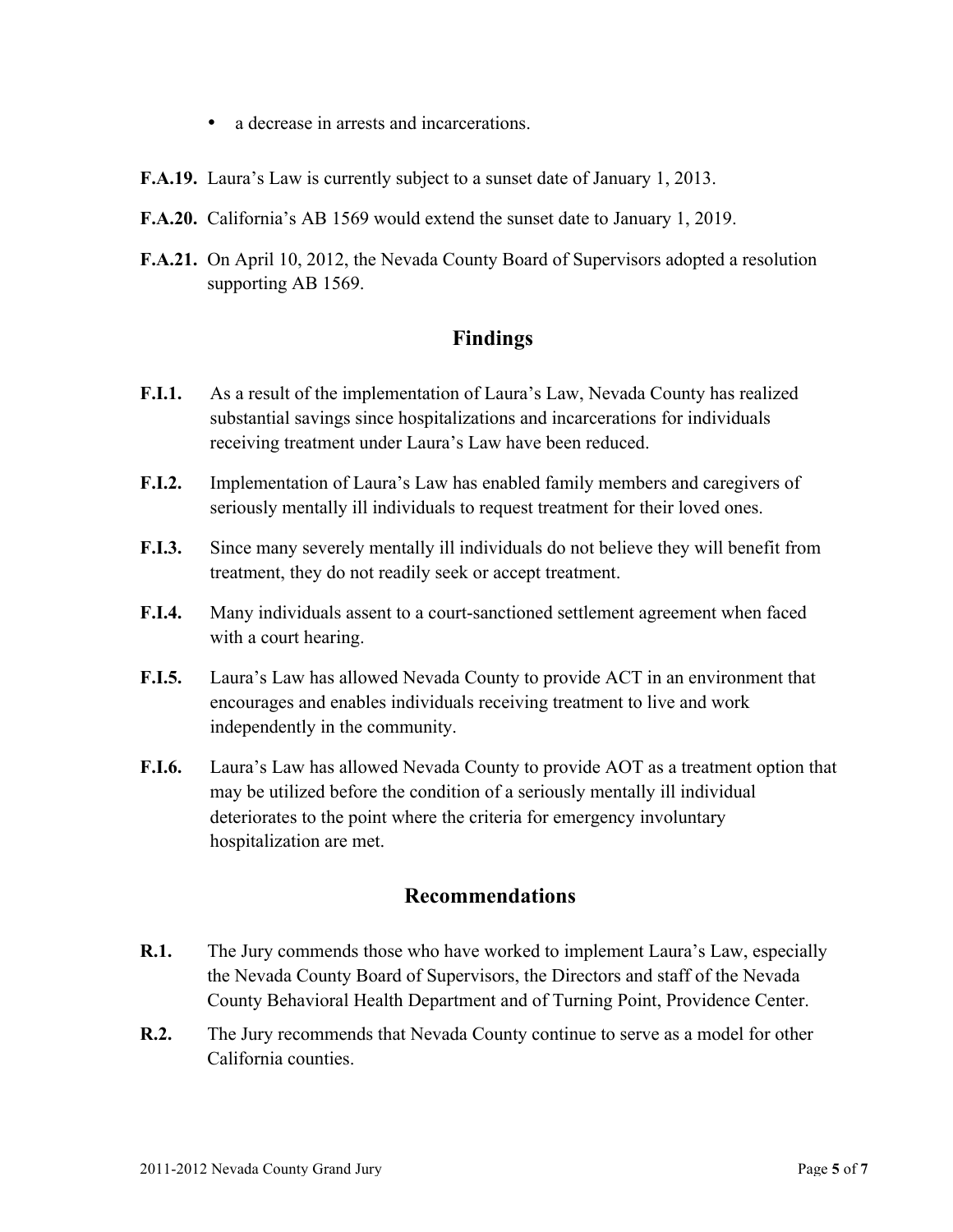# **Responses**

No responses are required.